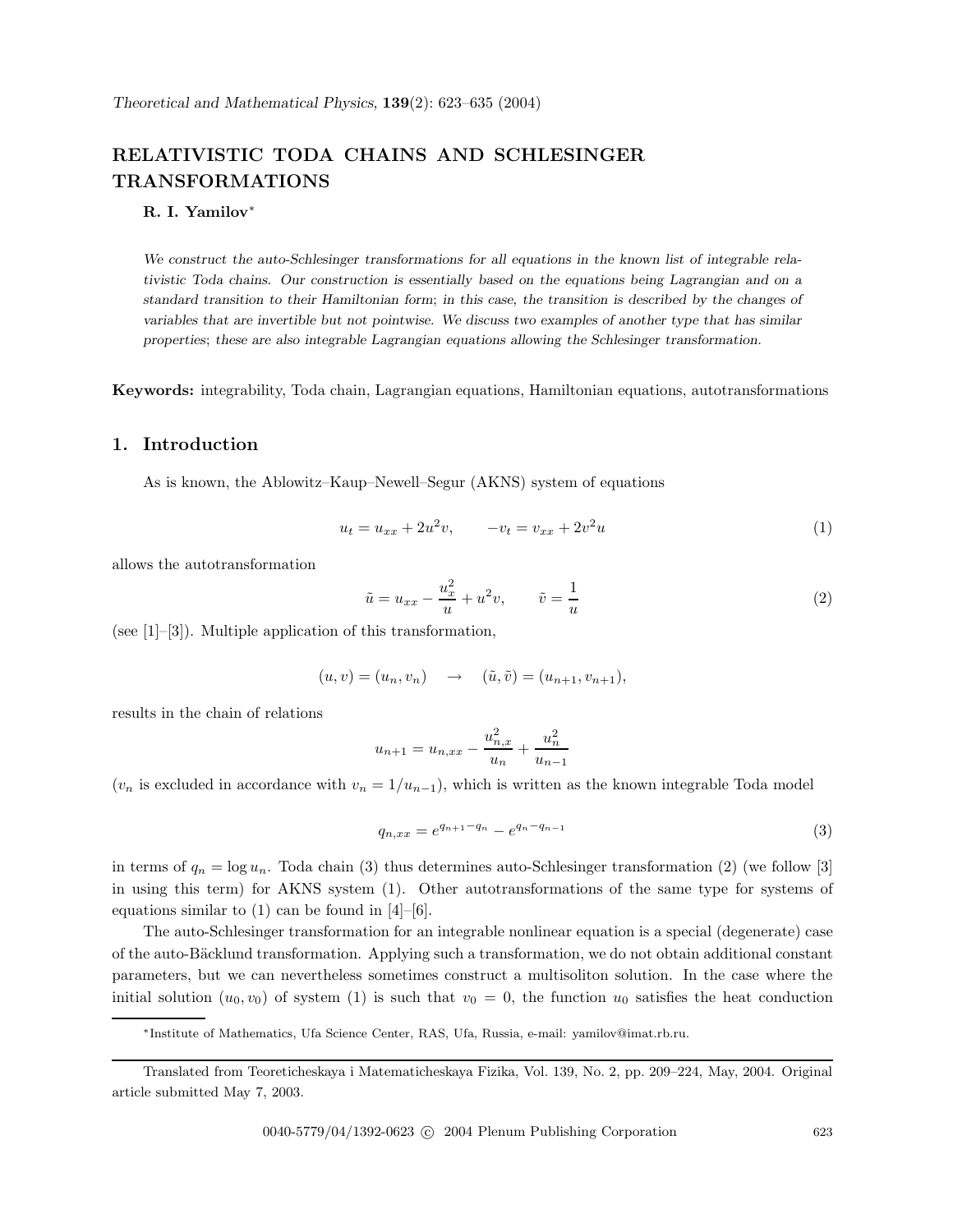equation:  $u_{0,t} = u_{0,xx}$ . We can easily find solutions of the heat conduction equation with a great number of arbitrary constants such that after a certain number of steps, we obtain a multisoliton solution for both system  $(1)$  and the nonlinear Schrödinger equation

$$
i\psi_t = \psi_{xx} + 2|\psi|^2\psi
$$

(see, e.g.,  $[6]$ ).

It turns out that the relativistic Toda chain

$$
\ddot{u}_n = \frac{\dot{u}_{n+1}\dot{u}_n}{1 + e^{u_n - u_{n+1}}} - \frac{\dot{u}_n\dot{u}_{n-1}}{1 + e^{u_{n-1} - u_n}}, \qquad \dot{u}_n = \frac{du_n}{dt} \tag{4}
$$

allows an autotransformation of the same type, namely,

$$
\tilde{u}_n = \log \frac{e^{u_{n+1}} + e^{u_n}}{\dot{u}_n} \tag{5}
$$

(transformation (5) seems new, as do the other autotransformations presented below). This autotransformation is invertible on the solutions of chain (4), and the inverse transformation is

$$
u_n = \log \frac{\tilde{u}_{n,t}}{e^{-\tilde{u}_n} + e^{-\tilde{u}_{n-1}}}.
$$
\n
$$
(6)
$$

It is interesting that when passing from (4) to the system for  $u_n$  and  $v_n$  ( $v_n = \dot{u}_n$ ), we can easily write a transformation  $(u_n, v_n) \to (\tilde{u}_n, \tilde{v}_n)$  that is invertible in the usual sense (as is (2)). Introducing the corresponding chain of transformations in terms of  $u_n^k$  and  $v_n^k$ , we exclude  $v_n^k$  and obtain the pure difference equation

$$
e^{u_n^{k-1} - u_n^k} - e^{u_n^k - u_n^{k+1}} = e^{u_{n+1}^k - u_n^{k+1}} - e^{u_n^{k-1} - u_{n-1}^k}.
$$

$$
\tag{7}
$$

This is one of the known integrable equations approximating Toda chain (3) (see, e.g., [7]).

In this paper, we consider integrable equations similar to the relativistic Toda chain:

$$
\ddot{u}_n = F(\dot{u}_{n+1}, \dot{u}_n, \dot{u}_{n-1}, u_{n+1}, u_n, u_{n-1}).
$$
\n(8)

The list of such equations was obtained in [8] by using the method of higher symmetries (also see [9]). This list comprises six equations, and we construct the Schlesinger transformation for each of them. These transformations are similar to (5) and have the form

$$
\tilde{u}_n = U(\dot{u}_n, u_{n+1}, u_n). \tag{9}
$$

The pure difference equations similar to (7) and related to transformations (9) are known (they can be found, e.g., in  $[7]$ ,  $[10]$ ,  $[11]$ ), and we do not give them here.

Transformations (9) not only are given by an explicit formula and are invertible (although not pointwise) on the solutions of the corresponding equation but also have yet another property. Theoretically, transformation (9) can be a nonpointwise involution:  $\sigma^2[u_n] = \sigma[\sigma[u_n]] = u_n$  (we use the notation  $\tilde{u}_n = \sigma[u_n]$ ). It can be a nonpointwise group transformation: if  $\tilde{u}_n = \sigma[\alpha, u_n]$ , where  $\alpha$  is the group parameter, then

$$
\sigma[0, u_n] = u_n, \qquad \sigma[\alpha, \sigma[\beta, u_n]] = \sigma[\alpha + \beta, u_n].
$$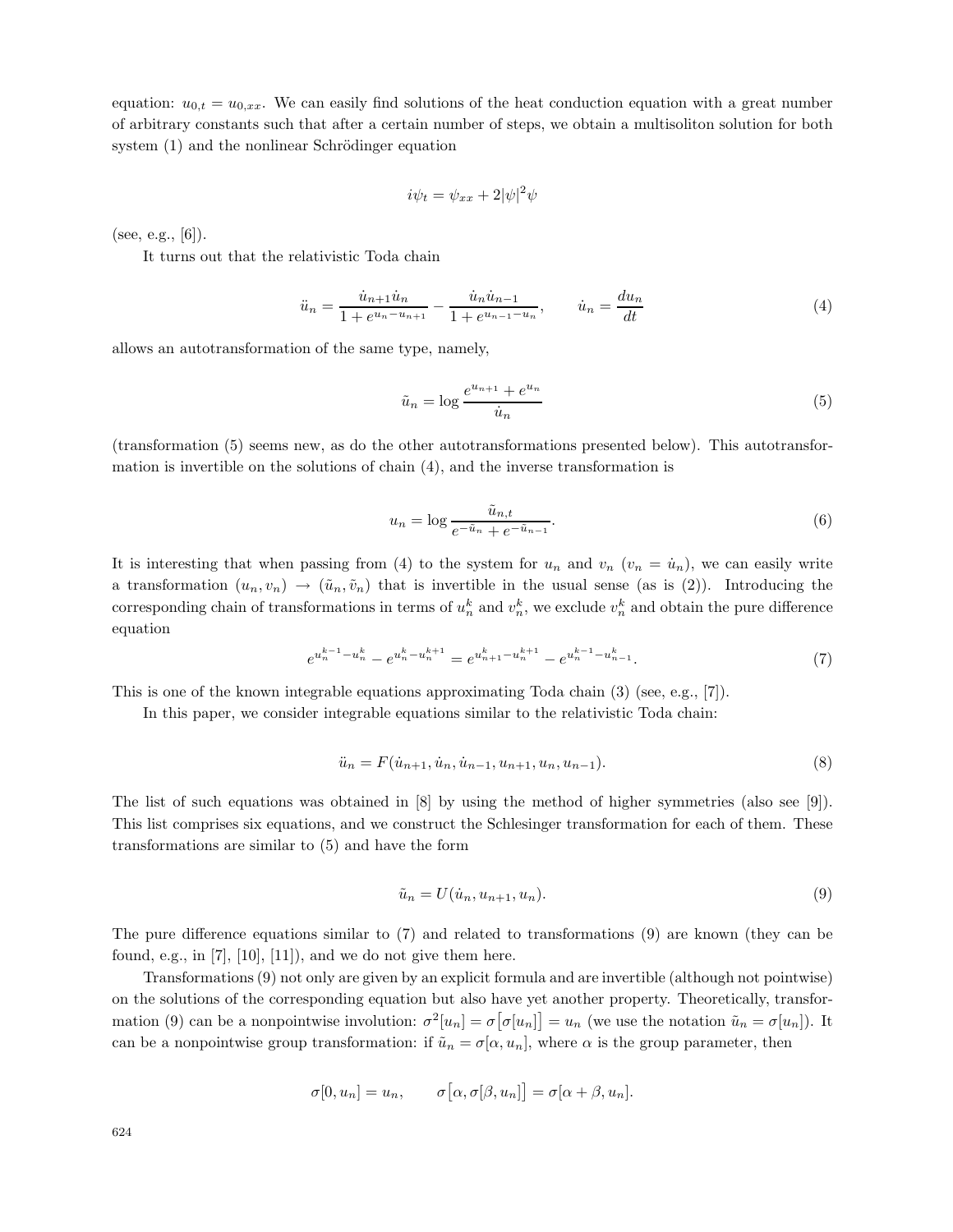We can offer examples of each type of the transformations. In our case, transformations  $(9)$  are such that

$$
\sigma^{2}[u_{n}] = V(\dot{u}_{n+1}, \dot{u}_{n}, \dot{u}_{n-1}, u_{n+2}, u_{n+1}, u_{n}, u_{n-1}),
$$

and the number of variables  $\dot{u}_{n+i}$  and  $u_{n+i}$  in  $\sigma^3[u_n], \sigma^4[u_n], \ldots$  increases. In some sense, this property shows that the transformations presented in this paper allow constructing a set of different solutions in contrast to the involution or group transformation.

All integrable equations in the list obtained in [8] are Lagrangian [10]. In the construction of the Schlesinger transformation, we essentially use the standard transition from the Lagrangian form of equations to the Hamiltonian form. But in contrast to the classical case, the transition here is given by a nonpointwise invertible transformation [9]. We also note that the standard (nondegenerate) auto-Bäcklund transformations are known for most of the equations in the list under discussion [10].

In the last section, we present two examples of another type that has similar properties. These are also Lagrangian equations allowing the Schlesinger transformation. One equation (an equation on a lattice) is intimately related to the difference nonlinear Schrödinger equation, and the other (a partial differential equation) is related to the Landau–Lifshitz equation.

#### **2. A scheme for constructing the Schlesinger transformations**

We here explain how to construct the Schlesinger transformations for the relativistic Toda chains. We first discuss the transition fromthe Lagrangian formof equations to the Hamiltonian form, i.e., the relation between the known integrable equations of type (8) and the also known integrable systems of the class<sup>1</sup>

$$
\dot{u}_n = f(u_{n+1}, u_n, v_n), \qquad \dot{v}_n = g(v_{n-1}, v_n, u_n). \tag{10}
$$

Lists of both Eqs.  $(8)$  and systems  $(10)$  are presented in the next section. For brevity, we omit the index n in formulas; for example, relativistic Toda chain (4) is written as

$$
\ddot{u} = \frac{\dot{u}_1 \dot{u}}{1 + e^{u - u_1}} - \frac{\dot{u}\dot{u}_{-1}}{1 + e^{u_{-1} - u}}.\tag{11}
$$

The equations in  $(8)$  are Lagrangian; in this case, the Lagrangian L and the Euler–Lagrange equation are

$$
L = L(\dot{u}, u_1, u), \qquad \frac{\partial^2 L}{\partial \dot{u}^2} \neq 0, \qquad \frac{d}{dt} \frac{\partial L}{\partial \dot{u}} = \frac{\partial}{\partial u} (1 + T^{-1}) L \tag{12}
$$

(here, T is the shift operator:  $n \to n+1$ , in particular,  $T^{-1}L = L(\dot{u}_{-1}, u, u_{-1})$ ). The local conservation laws  $\dot{p} = (T - 1)q$ , namely,

$$
\frac{d}{dt}(\dot{u}L_{\dot{u}} - L) = (T^{-1} - 1)(\dot{u}_1 L_{u_1})
$$
\n(13)

(for brevity, the partial derivatives are here denoted by subscripts) correspond to the standard conservation laws for such equations. If the Lagrangian can be written as  $L = L(\dot{u}, u_1 - u)$ , then there is also the local conservation law

$$
\frac{d}{dt}L_{\dot{u}} = (1 - T^{-1})L_{u}.\tag{14}
$$

<sup>&</sup>lt;sup>1</sup>We obtained the list of integrable Hamiltonian systems  $(10)$  using a symmetry test  $[12]$ . The main part of the list was first published in [5]. The *L*-*A* pairs were constructed for some systems in [13]. The total list was published in [9], where, in particular, it was shown that all the systems have higher symmetries and conservation laws.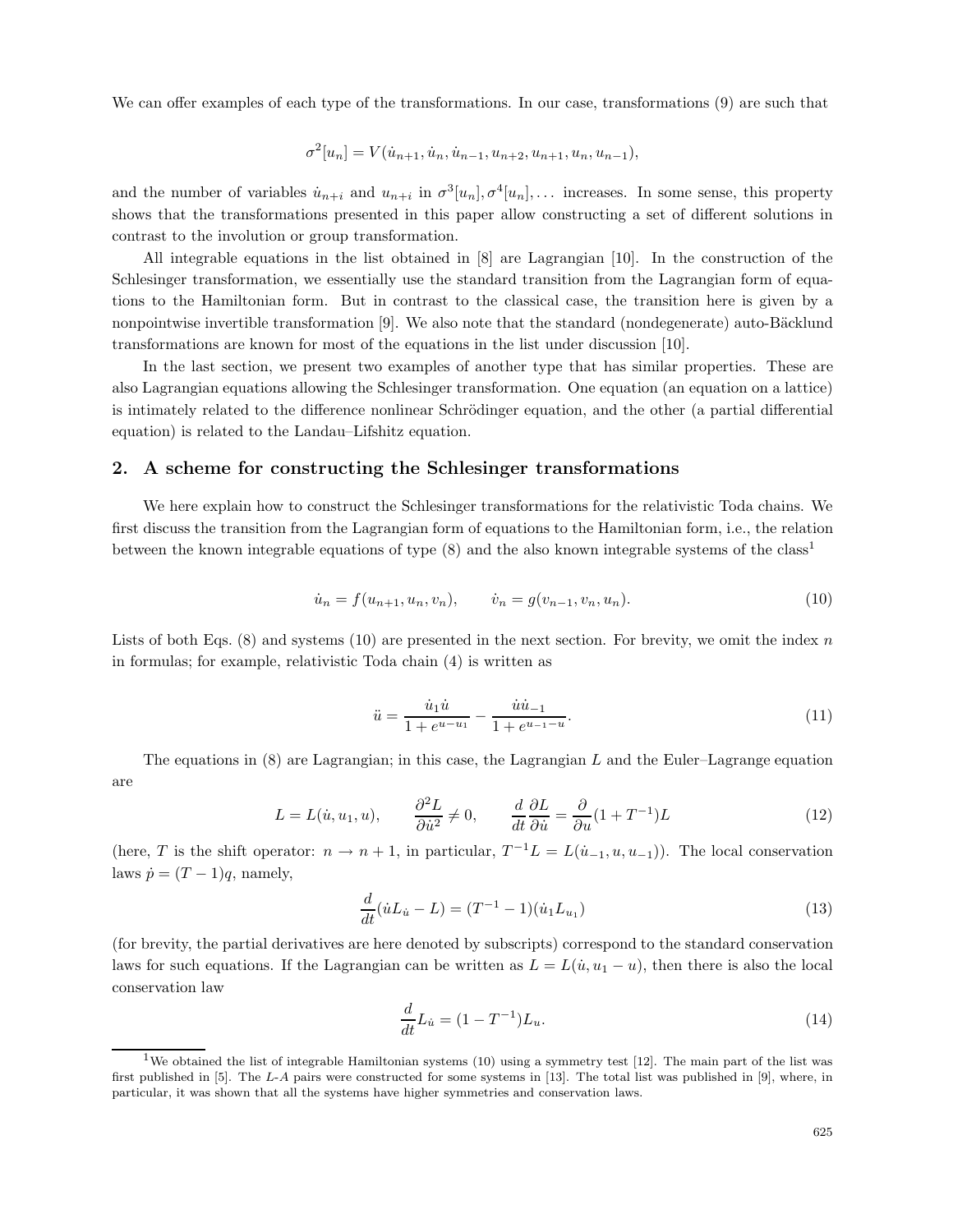Relativistic Toda chain (11) is assigned the Lagrangian

$$
L = \dot{u} \log \frac{\dot{u}}{e^{u_1 - u} + 1}.\tag{15}
$$

In this case, the Legendre transformation  $H = v\dot{u} - L$ ,  $v = L_{\dot{u}}$  results in a invertible change of variables between u, u and u, v that is given by a formula of the type  $v = \theta(u, u_1, u)$ . More exactly, if we pass from Eq. (8) to the system for  $y = u$  and  $z = \dot{u}$ , then the systems for y, z and u, v are related by the nonpointwise, but invertible, change of variables given by  $u = y$ ,  $v = \theta(z, y_1, y)$  (the pointwise change of variables would have the form  $u = U(y, z)$ ,  $v = V(y, z)$ . In this case, the Hamilton equations corresponding to the Hamiltonian  $H$  are

$$
\dot{u} = \frac{\delta H}{\delta v}, \qquad \dot{v} = -\frac{\delta H}{\delta u}, \qquad H = H(v, u_1, u), \tag{16}
$$

where

$$
\frac{\delta H}{\delta v} = \frac{\partial}{\partial v} \sum_{i} T^{i}(H) = \frac{\partial H}{\partial v},
$$
\n
$$
\frac{\delta H}{\delta u} = \frac{\partial}{\partial u} \sum_{i} T^{i}(H) = \frac{\partial}{\partial u} (1 + T^{-1}) H.
$$
\n(17)

For comparison, we recall the classical formulas in the same notation,

$$
L = L(u, \dot{u}),
$$
  $\frac{d}{dt} \frac{\partial L}{\partial \dot{u}} = \frac{\partial L}{\partial u},$   $H = H(u, v),$   $\dot{u} = \frac{\partial H}{\partial v},$   $\dot{v} = -\frac{\partial H}{\partial u},$ 

and the change of variables is defined by  $v = \theta(u, \dot{u})$ .

It turns out that the known equations of class  $(8)$  are such that we can transform system  $(16)$  to form (10) using an additional pointwise change of variables of the form  $\hat{v} = \hat{\theta}(u, v)$  (u is unchanged). In the case of relativistic Toda chain (11), the additional change of variables  $\hat{v} = u - v + 1$  results in the system of equations

$$
\dot{u} = e^{u_1 - v} + e^{u - v}, \qquad \dot{v} = e^{u - v_{-1}} + e^{u - v}, \tag{18}
$$

and the direct relation between (11) and (18) has the form

$$
u = u, \qquad v = \log \frac{e^{u_1} + e^u}{\dot{u}}.\tag{19}
$$

The additional change of variables does not change the formof the Hamiltonian in (16) but generally changes the Hamiltonian structure:

$$
\dot{u} = \varphi(u, v)\frac{\delta H}{\delta v}, \qquad \dot{v} = -\varphi(u, v)\frac{\delta H}{\delta u}, \qquad H = \Phi(u, v) + \Psi(u_1, v). \tag{20}
$$

For system (18), we have  $\varphi = -1$  and  $H = e^{u_1 - v} + e^{u-v}$ . It is evident that the inverse transition from Hamiltonian systems (20) to Lagrangian equations is also possible. If we start with the system of equations of form (10), (20) (where  $f_v \neq 0$ ), then the invertible transformation leading to (8), (12) is given by the first equation in the system (compare  $(18)$  and  $(19)$ ). The formula for constructing the Lagrangian is slightly modified in comparison with the classical formula:

$$
L = \psi(u, v)\dot{u} - H, \qquad \psi_v = \frac{1}{\varphi}.
$$
\n<sup>(21)</sup>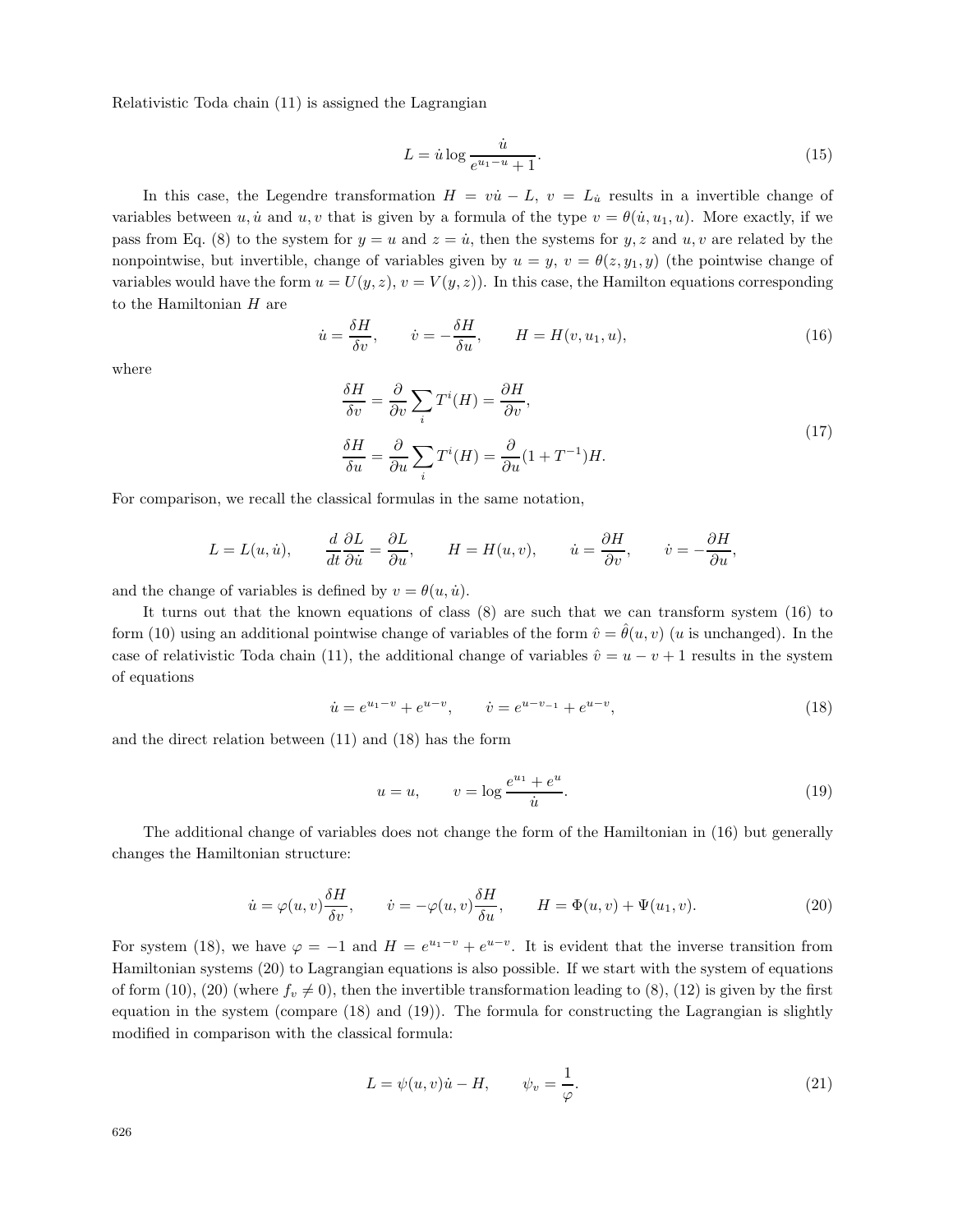The arbitrariness in the choice of the function  $\psi$  is inessential because Lagrangian equation (12) is unchanged under changing the Lagrangian to

$$
\hat{L} = \alpha L + \beta + \sigma(u)\dot{u} + (T - 1)\omega(u),\tag{22}
$$

where  $\alpha \neq 0$  and  $\beta$  are constants and  $\sigma$  and  $\omega$  are arbitrary functions.

Such a relation between integrable equations (8) and systems (10) was discussed in [9]. Two lists were obtained independently (the systems of form (10) were the first; cf., e.g., [5] and [8]); their total equivalence up to nonpointwise, invertible transformations similar to (19) was discovered only more recently.

We discuss the proof of the statement that the indicated change of variables and formula (21) transform system (10), (20) (with  $f_v \neq 0$ ) to Eqs. (8), (12). We use just this statement in what follows. Introducing the dependent variables  $y_i$  and  $z_i$  such that  $y = u$  and  $z = \dot{u}$  and using (10), we have the invertible transformation

$$
y = u, \qquad z = f(u_1, u, v) \tag{23}
$$

connecting the sets of variables  $y_i, z_i$  and  $u_i, v_i$  together with the relations for the partial derivatives

$$
\frac{\partial}{\partial v} = f_v \frac{\partial}{\partial z}, \qquad \frac{\partial}{\partial u} = \frac{\partial}{\partial y} + f_u \frac{\partial}{\partial z} + T^{-1} (f_{u_1}) \frac{\partial}{\partial z_{-1}}.
$$
\n(24)

Formulas (21), more exactly,

$$
L(z, y_1, y) = \psi(u, v) f(u_1, u, v) - H(v, u_1, u),
$$

and (24) allow evaluating

$$
L_z = \psi
$$
,  $L_y = \psi_u f - H_u$ ,  $L_{y_1} = -H_{u_1}$ 

(we also use Hamiltonian structure  $(20)$ ). It is now easy to verify that  $(12)$  is a consequence of  $(10)$ ,  $(20)$ :

$$
\frac{d}{dt}\frac{\partial L}{\partial z} = \frac{d\psi}{dt} = \psi_u f + \psi_v g = \psi_u f - \left(H_u + T^{-1}(H_{u_1})\right) = L_y + T^{-1}(L_{y_1}).
$$

The coefficient of  $\dot{z} = \ddot{u}$  in the Euler–Lagrange equation differs from zero,  $L_{zz} = (\varphi f_v)^{-1}$ , and this equation can therefore also be written in form(8).

We can now explain the source of auto-Schlesinger transformation (5). Relativistic Toda chain (4) allows the involution

$$
\text{Inv}_u: \quad \tilde{u}_n = -u_{-n}, \qquad \tilde{t} = -t,\tag{25}
$$

and its Hamiltonian form (18) is invariant under the involution

Inv<sub>u,v</sub>: 
$$
\hat{u}_n = -v_{-n}, \qquad \hat{v}_n = -u_{-n}, \qquad \hat{t} = -t.
$$
 (26)

Introducing the notation Lg:  $(u_n, \dot{u}_n) \rightarrow (u_n, v_n)$  for map (19) generated by the Legendre transformation, we can consider the composition

AT = Inv<sub>u</sub> o Lg<sup>-1</sup> o Inv<sub>u,v</sub> o Lg: 
$$
\tilde{u}_n = v_n = \log \frac{e^{u_{n+1}} + e^{u_n}}{\dot{u}_n}, \qquad \tilde{t} = t.
$$
 (27)

Therefore, if  $u_n$  is a solution of relativistic Toda chain (4), then the function  $v_n$  obtained from (18) is also a solution of (4). Formula (5) with  $v_n$  in place of  $\tilde{u}_n$  (coinciding with the second formula in (19)) is just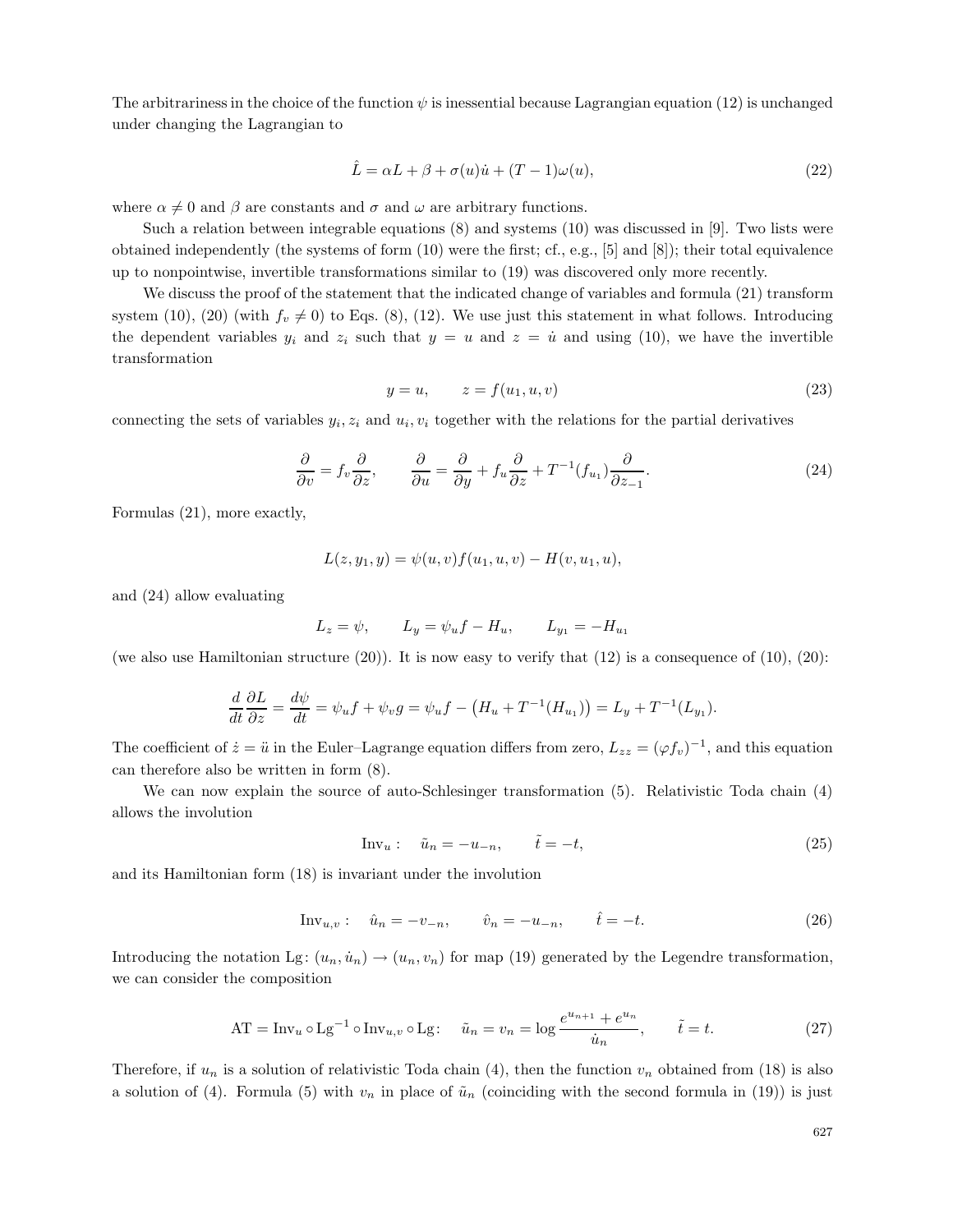another form of the first equation in system  $(18)$ . It is natural that inverse transformation  $(6)$  proves to be the rewritten second equation in the same system.

In the general case, formulas (10) and (20) indicate the equal status of u and v: the function v also must satisfy an equation of form  $(8)$ ,  $(12)$  (this can be easily proved). In the case of system  $(18)$ , the equations for u and v proved to be identical. This is proved by the transition to a special form of each integrable system  $(10)$ ,  $(20)$ ; we provide this form in the next section. For example, system  $(18)$  was presented in  $[5]$ and [9] in the polynomial form

$$
\dot{u} = uv(u_1 + u),
$$
  $\dot{v} = -uv(v + v_{-1}).$ 

We slightly change it using the pointwise transformation  $\tilde{u} = \log u$ ,  $\tilde{v} = -\log v$ .

In the next section, all integrable systems (10), (20) are represented in a form allowing an involution similar to (26). In addition, the corresponding Lagrangian equation is also invariant under some involution, and the two involutions taken together guarantee that  $u$  and  $v$  satisfy the same Lagrangian equation. As a result, we can obtain the Schlesinger transformation expressing  $\tilde{u} = v$  in terms of  $u_1, u$ , and  $\dot{u}$  using the first equation in (10).

Concluding this theoretical section, we note that for Lagrangian equations (12), there is an intimate connection, as usual, between conservation laws and higher symmetries. Given a higher symmetry, we can easily construct a conservation law as shown in [10]. On the other hand, using a change of variables of form (23) between equation (12) and its Hamiltonian form (20), we can obtain a rather simple formula for constructing a higher symmetry in accordance with a conservation law.

In fact, if  $\dot{p} = (T-1)q$  is the local conservation law for system (20) (the function q and the density p of the conservation law depend on  $u_i$  and  $v_i$ ), then the system

$$
u_{\tau} = \varphi \frac{\delta p}{\delta v}, \qquad v_{\tau} = -\varphi \frac{\delta p}{\delta u}
$$

is a symmetry, i.e., a system compatible with (20). We can easily rewrite all the formulas in terms of  $u_i$ and  $\dot{u}_i$ . It follows that if the function

$$
p = p(\dot{u}_{i_1}, \dot{u}_{i_1-1}, \dots, \dot{u}_{i_2}, u_{j_1}, u_{j_1-1}, \dots, u_{j_2})
$$

is the density of the conservation law for Lagrangian equation (12), then the equation

$$
u_{\tau} = \frac{1}{L_{\dot{u}\dot{u}}}\frac{\delta p}{\delta \dot{u}}, \qquad \frac{\delta p}{\delta \dot{u}} = \frac{\partial}{\partial \dot{u}}\sum_{k=-i_1}^{-i_2} T^k(p) \tag{28}
$$

is its symmetry.

For example, the functions

$$
p^{(1)} = \dot{u}_1 \dot{u} S(u_1 - u) + \frac{1}{2} \dot{u}^2, \qquad p^{(2)} = \frac{1}{\dot{u}} (1 + e^{u_1 - u})(1 + e^{u - u_{-1}}),
$$

where  $S(z)=1/(1 + e^{-z})$ , are the densities of the conservation laws for relativistic Toda chain (11), and formula (28) gives the respective symmetries

$$
u_{\tau_1} = \dot{u}_1 \dot{u} S(u_1 - u) + \dot{u} \dot{u}_{-1} S(u - u_{-1}) + \dot{u}^2, \qquad u_{\tau_2} = -p^{(2)}
$$

for this chain because  $L_{\dot{u}\dot{u}} = 1/\dot{u}$  (see (15)).

It is easy to see that in the case of standard conservation laws (13) and (14), formulas (28) result in trivial pointwise Lie symmetries that have the respective forms  $u_{\tau} = \dot{u}$  and  $u_{\tau} = 1$ .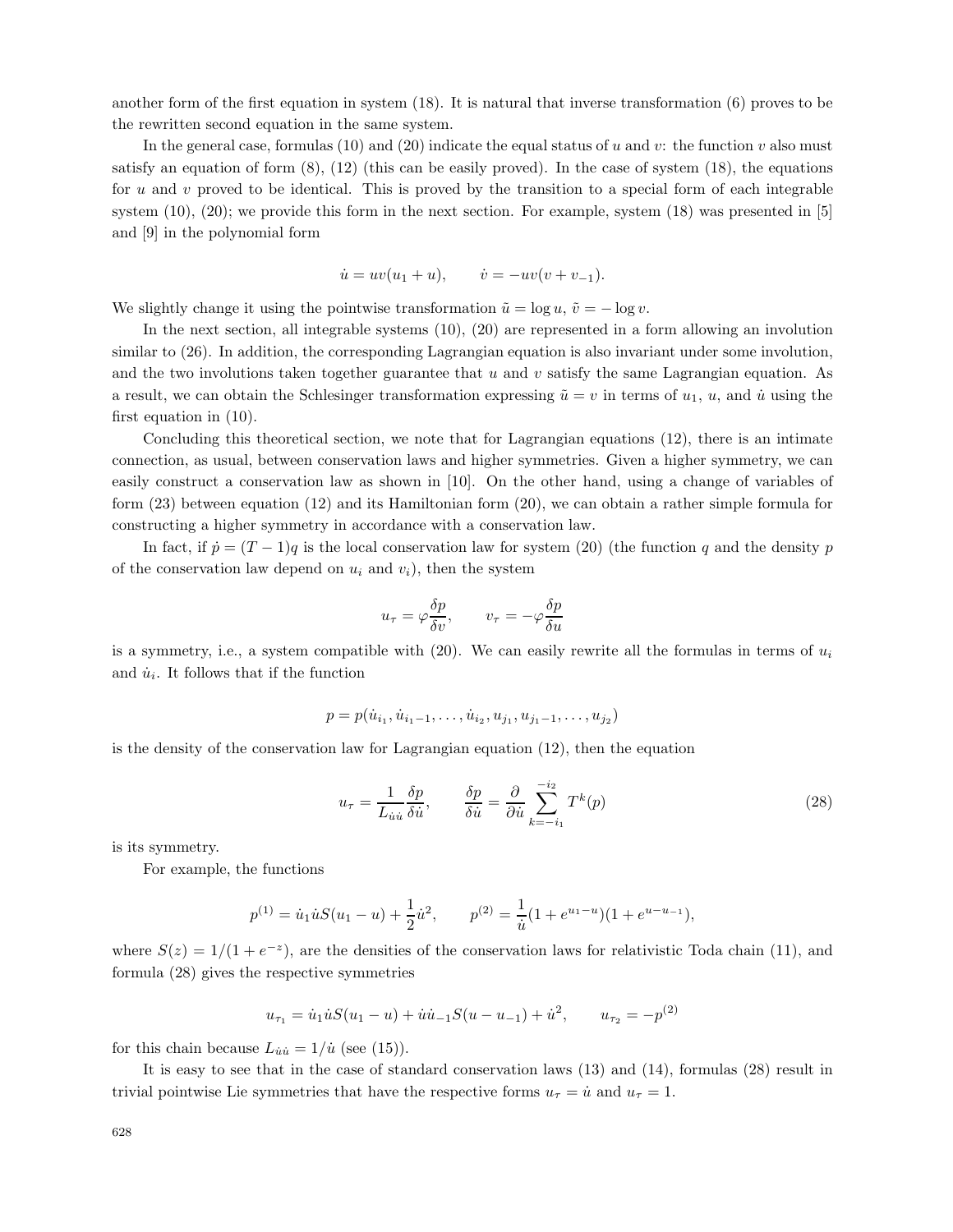## **3. The list of the Schlesinger transformations**

As previously stated, the lists of the integrable Hamiltonian systems of form (10) and Lagrangian equations of form (8) comprise six objects. We first consider five cases with a similar structure.

In all five cases, systems  $(10)$ ,  $(20)$  can be written as

$$
\dot{u} = r(u_1 - u, u - v), \qquad \dot{v} = r(v - v_{-1}, u - v) \tag{29}
$$

(i.e., the system is defined by one function  $r(x, y)$  of two variables), which provides the invariance under involution (26). For example, system (18) is assigned the function  $r(x, y)=(e^x+1)e^y$ . The transition to the Lagrangian equations is given as described in the preceding section: the relation between  $v$  and  $\dot{u}$  is defined by the first equation in the system, and the Lagrangian is constructed in accordance with formula (21). In all these cases, we can easily verify that Lagrangian (21) can be written as (for simplicity, we sometimes use formula (22))

$$
L = R(\dot{u}) - \dot{u}A(w_1) - B(w_1), \qquad w = u - u_{-1}, \tag{30}
$$

where  $R'' \neq 0$ . Such a Lagrangian is assigned the equation

$$
\ddot{u} = Q(\dot{u}) (\dot{u}_1 a(w_1) - \dot{u}_{-1} a(w) + b(w_1) - b(w)), \tag{31}
$$

$$
Q(z) = \frac{1}{R''(z)}, \qquad a(z) = A'(z), \qquad b(z) = B'(z), \tag{32}
$$

which is obvioustly invariant under involution (25). Therefore, as in the case of relativistic Toda chain (11), the formula for  $\tilde{u} = v$  obtained from the first equation in system (29) yields the auto-Schlesinger transformation for Eq. (31). The inverse transformation can be found from the second equation in system (29).

In what follows, we present the main formulas for each of the five cases. We indicate the function  $r =$  $r(x, y)$  defining system of equations (29) and the functions  $\varphi$  and H that define Hamiltonian structure (20). We then present the functions  $Q(z)$ ,  $a(z)$ , and  $b(z)$  defining Lagrangian equation (31). We do not write the Lagrangian because it is easily reconstructed from formulas  $(30)$  and  $(32)$ . Finally, we present the Schlesinger transformation for Eq. (31) (a formula for a new solution  $\tilde{u} = v$ ). In some cases, there is a dependence on the arbitrary constants  $\mu$  and  $\nu$ . Relativistic Toda chain (11) belongs to case III with  $\mu = 1$ and  $\nu = 0$ .

#### **The list of equations and transformations (five of six cases)**

I. 
$$
r = e^x + e^y
$$
,  $\varphi = -e^{v-u}$ ,  $H = e^{u_1-v} + \frac{1}{2}e^{2(u-v)}$ ,  
\n $Q = 1$ ,  $a = e^z$ ,  $b = -e^{2z}$ ,  
\n $\tilde{u} = u - \log(\dot{u} - e^{u_1-u})$ .

II.  $r = xy$ ,  $\varphi = v - u$ ,  $H = v(u - u_1)$ ,  $Q=z, \qquad a=\frac{1}{z}, \qquad b=z,$  $\tilde{u} = u + \frac{\dot{u}}{\sqrt{\frac{u}{\bar{u}}}}$  $\frac{u}{u-u_1}$ .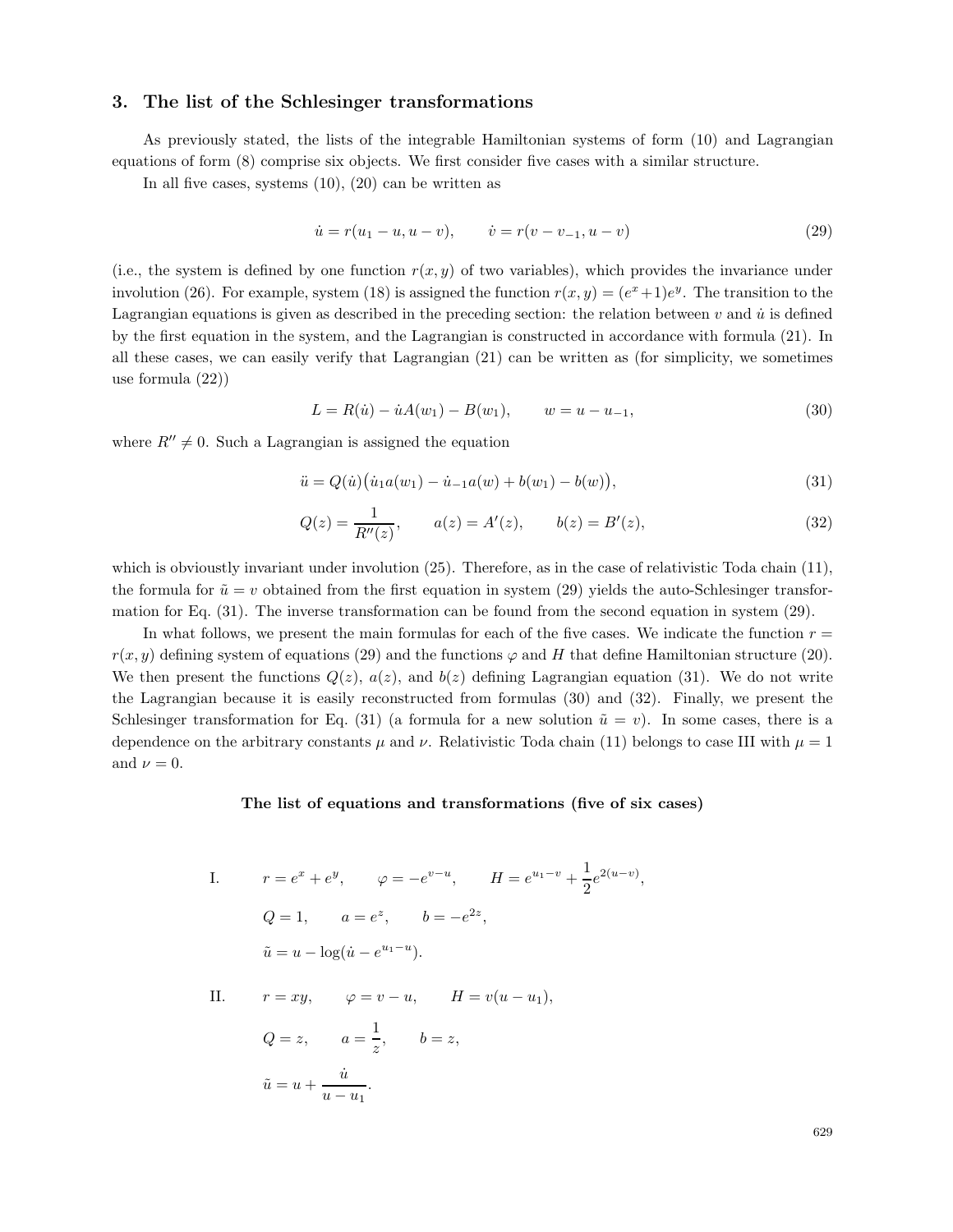III. 
$$
r = (e^x + \mu)(e^y + \nu), \qquad \varphi = -(1 + \nu e^{v-u}), \qquad H = e^{u_1-v} + \mu e^{u-v},
$$
  
\n $Q = z, \qquad a = \frac{1}{1 + \mu e^{-z}}, \qquad b = -\nu e^z,$   
\n $\tilde{u} = u - \log\left(\frac{\dot{u}}{e^{u_1-u} + \mu} - \nu\right).$   
\nIV.  $r = \frac{x}{x+y}, \qquad \varphi = v - u, \qquad H = \log \frac{u-v}{u_1-v},$   
\n $Q = z(1-z), \qquad a = \frac{1}{z}, \qquad b = 0,$   
\n $\tilde{u} = \frac{u + u_1(\dot{u} - 1)}{\dot{u}}.$   
\nV.  $r = \frac{e^x + \mu}{e^{x+y} + 1}, \qquad \varphi = \mu - e^{v-u}, \qquad H = \log \frac{e^{u_1-v} + 1}{1 - \mu e^{u-v}},$   
\n $Q = z(z - \mu), \qquad a = \frac{1}{e^z + \mu}, \qquad b = 0,$   
\n $\tilde{u} = u_1 - \log\left(\frac{e^{u_1-u} + \mu}{\dot{u}} - 1\right).$ 

We consider the sixth case separately and in more detail. This case differs significantly from the others. System  $(10)$  has the form

$$
\dot{u} = \frac{2r}{u_1 - v} + r_v, \qquad \dot{v} = \frac{2r}{u - v_{-1}} - r_u,
$$
  
\n
$$
r = r(u, v) = r(v, u), \qquad r_{uuu} = 0,
$$
\n(33)

i.e., r is a symmetric polynomial with six arbitrary constant coefficients, namely,

$$
r(u,v) = \alpha u^2 v^2 + \beta uv(u+v) + \gamma(u^2 + v^2) + \delta uv + \varepsilon(u+v) + \mu.
$$
\n(34)

System (33) is intimately related to the Landau–Lifshitz equation (this system defines the auto-Bäcklund transformation for the latter; see [5] and [13]). Hamiltonian structure (20) is defined by the functions

$$
\varphi = r, \qquad H = \log \frac{r}{(u_1 - v)^2}.
$$
\n(35)

The involution allowed by the system of equations is now

$$
\hat{u}_n = v_{-n}, \qquad \hat{v}_n = u_{-n}, \qquad \hat{t} = -t.
$$
\n(36)

We have some technical problems here related to deriving the explicit formula for  $v$  from (33) and representing Lagrangian (21) in terms of  $\dot{u}$ ,  $u_1$ , and u such that the obtained expression is not unduly cumbersome. In parallel with the notation  $r = r(u, v)$ , we introduce the notation  $s = r(u, u_1)$  for a polynomial of the same form (34) but in other variables. For any polynomial (34), the identities

$$
\frac{2r}{u_1 - v} + r_v = \frac{2s}{u_1 - v} - s_{u_1}, \qquad r_v = s_{u_1} + (v - u_1)s_{u_1 u_1}
$$
(37)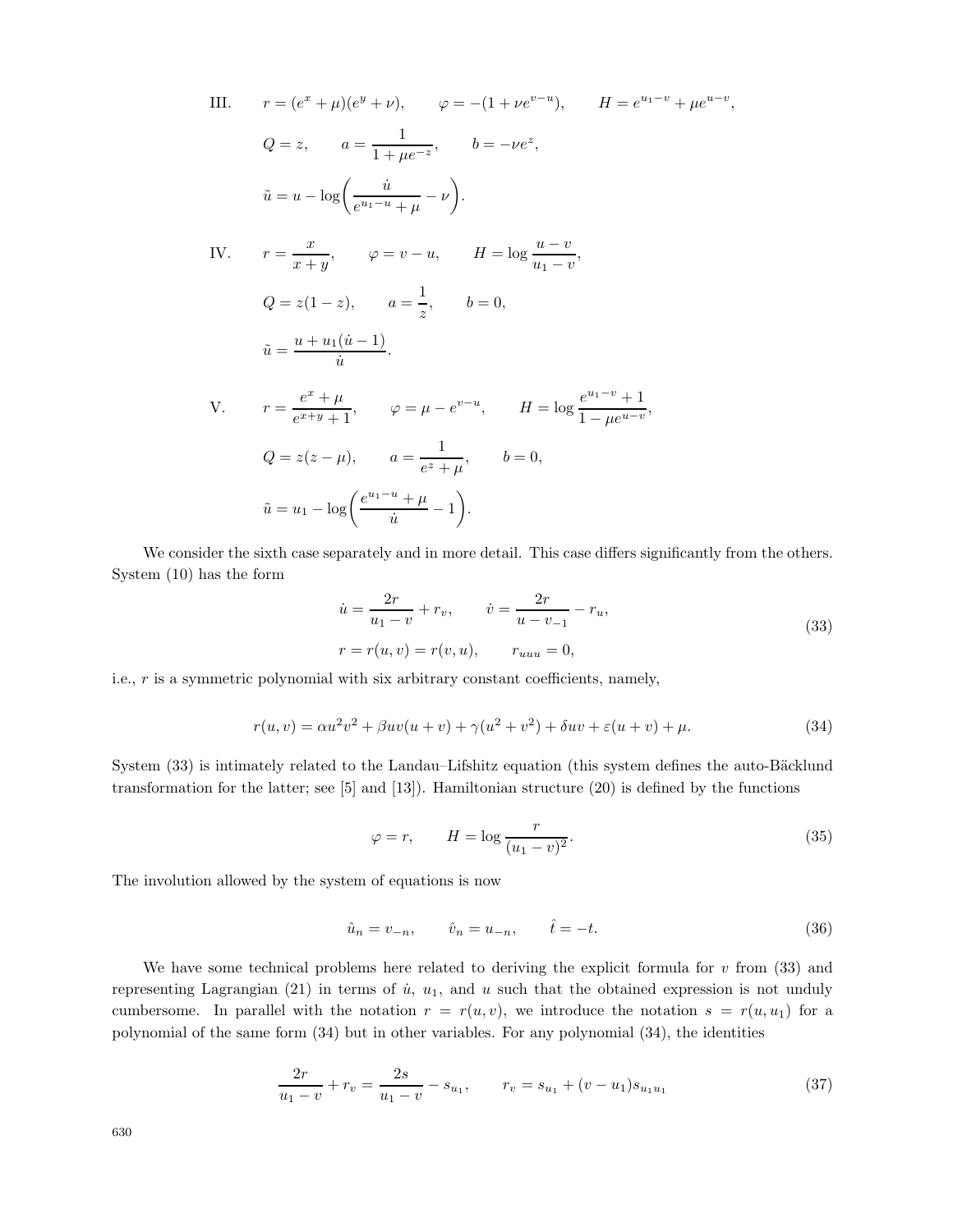hold, and, in particular, we can rewrite the first equation in  $(33)$  in terms of s,

$$
\dot{u} = \frac{2s}{u_1 - v} - s_{u_1}.\tag{38}
$$

Now using (37), (38), and the first equation in (33), we can easily express the functions v,  $r_v$ , and r and consequently the Hamiltonian H in (35) in explicit terms of  $\dot{u}$ ,  $u_1$ , and  $u$ . To obtain the formulas for the Lagrangian L in (21), it then remains to represent the function  $\psi$  in terms of the new variables.

We failed to derive the explicit formula for  $\psi$ , but it suffices to obtain the relations for the partial derivatives of the function  $\psi$  in terms of the new variables by rewriting the defining equation  $\psi_v = 1/\varphi = 1/r$ . Using formulas (24) (we recall that  $f(u_1, u, v)$  here is the right-hand side of the first equation in the initial Hamiltonian system (33)), we obtain the relations

$$
\psi_v = f_v \hat{\psi}_u = \frac{1}{r}, \qquad \psi_{u_1} = \hat{\psi}_{u_1} + f_{u_1} \hat{\psi}_u = 0 \tag{39}
$$

for the function  $\hat{\psi}(u_1, u, \dot{u}) = \psi(u, v)$ . On the other hand, it follows from the two different representations for the function  $f$  (see (33) and (38)) that

$$
f_{u_1} = -\frac{2r}{(u_1 - v)^2}, \qquad f_v = \frac{2s}{(u_1 - v)^2}.
$$
\n(40)

Relations (39) and (40) taken together allow representing the partial derivatives  $\hat{\psi}_{u_1}$  and  $\hat{\psi}_{u}$  in terms of  $u_1$ , u, and *u*. There is no need for a formula for  $\hat{\psi}_u$ . In particular, we find that  $\hat{\psi}_{u_1\dot{u}} = \hat{\psi}_{uu_1} = 0$ , and we have the representation  $\hat{\psi} = A(u_1, u) + B(u, \hat{u})$  with the known derivatives  $A_{u_1}$  and  $B_{\hat{u}}$  for A and B.

The presented scheme explains how to write the next defining equations for the Lagrangian  $L$ :

$$
L = \log \frac{s}{\dot{u}^2 - R(u)} + \dot{u}(A(u_1, u) + B(u, \dot{u})),\tag{41}
$$

$$
s = r(u, u_1), \qquad R(u) = s_{u_1}^2 - 2ss_{u_1u_1}, \qquad (42)
$$

$$
A_{u_1} = \frac{1}{s}, \qquad B_{\dot{u}} = \frac{2}{\dot{u}^2 - R(u)}.\tag{43}
$$

We recall that r is polynomial  $(34)$  defining Hamiltonian system  $(33)$ . If we consider s in  $(42)$  a square polynomial in  $u_1$ , then R is the usual discriminant of this polynomial and therefore depends on only u and is a polynomial of degree not higher than four. The functions  $A$  and  $B$  are not uniquely defined by Eqs. (43), but this has no effect on the corresponding Lagrangian equation by virtue of (22).

The equation corresponding to Lagrangian  $(41)$ – $(43)$  is

$$
2\ddot{u} = (\dot{u}^2 - R(u))\left(\frac{s_u - \dot{u}_1}{s} + \frac{\ddot{s}_u + \dot{u}_{-1}}{\ddot{s}}\right) + R'(u),\tag{44}
$$

$$
\check{s} = T^{-1}s = r(u_{-1}, u). \tag{45}
$$

This equation is invariant under the involution  $\tilde{u}_n = u_{-n}$ ,  $\tilde{t} = -t$ , which taken together with involution (36) explains why the function  $\tilde{u} = v$  found from (33) is a new solution of Eq. (44) with (45). To define v, it is convenient to use relation (38), which gives the formula

$$
\tilde{u} = u_1 - \frac{2s}{\dot{u} + s_{u_1}}\tag{46}
$$

for the autotransformation of Eq. (44) with (45).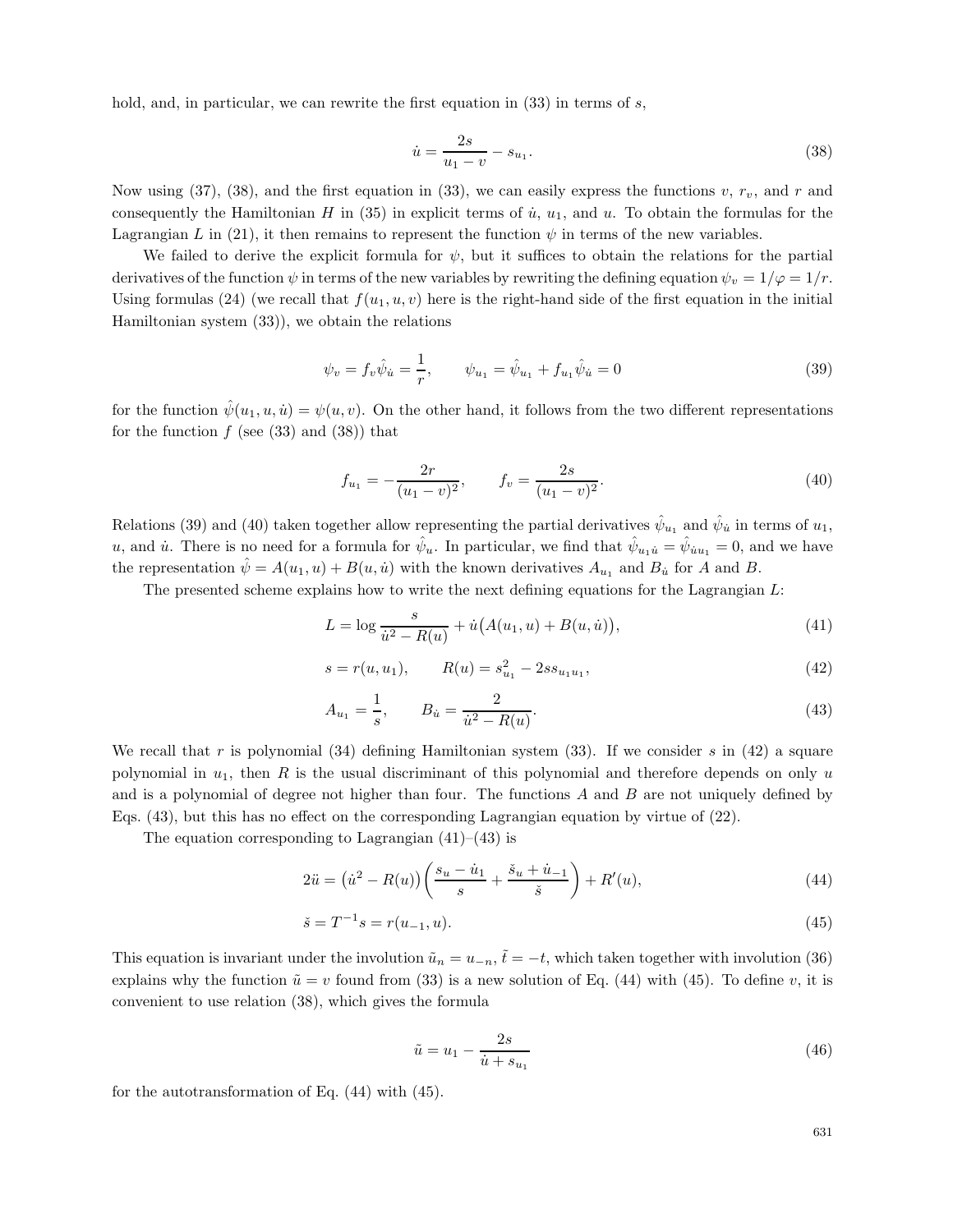## **4. Similar examples**

We show that there are equations of other classes that have similar properties. These are the integrable Lagrangian equations allowing the auto-Schlesinger transformation. We present two examples: the first is a difference-differential equation, and the second is a partial differential equation. The equation on a lattice is intimately related to the difference nonlinear Schrödinger equation (which coincides with the Ablowitz– Ladik equation). The other example is obtained from the stereographic projection of the Landau–Lifshitz equation. We also briefly discuss the Schlesinger transformation for the corresponding Hamiltonian systems.

The construction scheme here is the same as in the preceding sections. We start with the known Hamiltonian system of equations and obtain an equation equivalent to this system but new in form. In the difference-differential case, we use the system of equations

$$
\dot{u} = (uv + \nu)(u_1 + \alpha u_{-1}) - \eta u,
$$
  
\n
$$
\dot{v} = -(uv + \nu)(v_{-1} + \alpha v_1) + \eta v,
$$
\n(47)

which is integrable for any values of the constant coefficients  $\nu$ ,  $\alpha$ , and  $\eta$  (see, e.g., [9]). The Hamiltonian structure (identical to that in (20)) is defined by the functions

$$
\varphi = uv + \nu, \qquad H = v(u_1 + \alpha u_{-1}) - \eta \log \varphi,
$$

i.e., the Hamiltonian has a form different from (20).

We note that system (47) generalizes one of the systems in the preceding section because for  $\alpha = \eta = 0$ , we have case III with  $\mu = 0$  after the pointwise change of variables

$$
\tilde{u} = \log u, \qquad \tilde{v} = -\log v. \tag{48}
$$

In addition, system (47) allows two integrable reductions. In the case of  $\alpha = \nu = 1$  and  $\eta = 2$ , the complex reduction  $\psi = u = \bar{v}, \theta = it$  results in the known difference nonlinear Schrödinger equation (or the Ablowitz–Ladik equation [14])

$$
i\psi_{\theta} = \psi_1 - 2\psi + \psi_{-1} + |\psi|^2(\psi_1 + \psi_{-1}).
$$

In the case of  $\alpha = -1$  and  $\eta = 0$ , another reduction  $v = u$  yields the modified Volterra equation

$$
\dot{u} = (u^2 + \nu)(u_1 - u_{-1}).
$$

The same change of variables (48) transforms system (47) such that the system becomes invariant under involution (26):

$$
\dot{u} = (e^{u-v} + \nu)(e^{u_1-u} + \alpha e^{u_{-1}-u}) - \eta,
$$
  
\n
$$
\dot{v} = (e^{u-v} + \nu)(e^{v-v_{-1}} + \alpha e^{v-v_1}) - \eta.
$$
\n(49)

System (49) is completely similar to the systems in the preceding section. The first equation defines the invertible relation between  $\dot{u}$  and  $v$ ; the standard transition to the Lagrangian form yields the following results.

If we introduce the notation  $w = u - u_{-1}$  as in (30), then the new equation can be written as

$$
\ddot{u} = (T - 1)((\dot{u} + \eta)(\dot{u}_{-1} + \eta)V) + \nu(\dot{u} + \eta)(1 - T)(e^w - \alpha e^{-w}),
$$
  
\n
$$
V = \frac{e^{w_1 + w_{-1}} - \alpha^2 e^{-2w}}{(e^{w_1} + \alpha e^{-w})(e^{w_{-1}} + \alpha e^{-w})}.
$$
\n(50)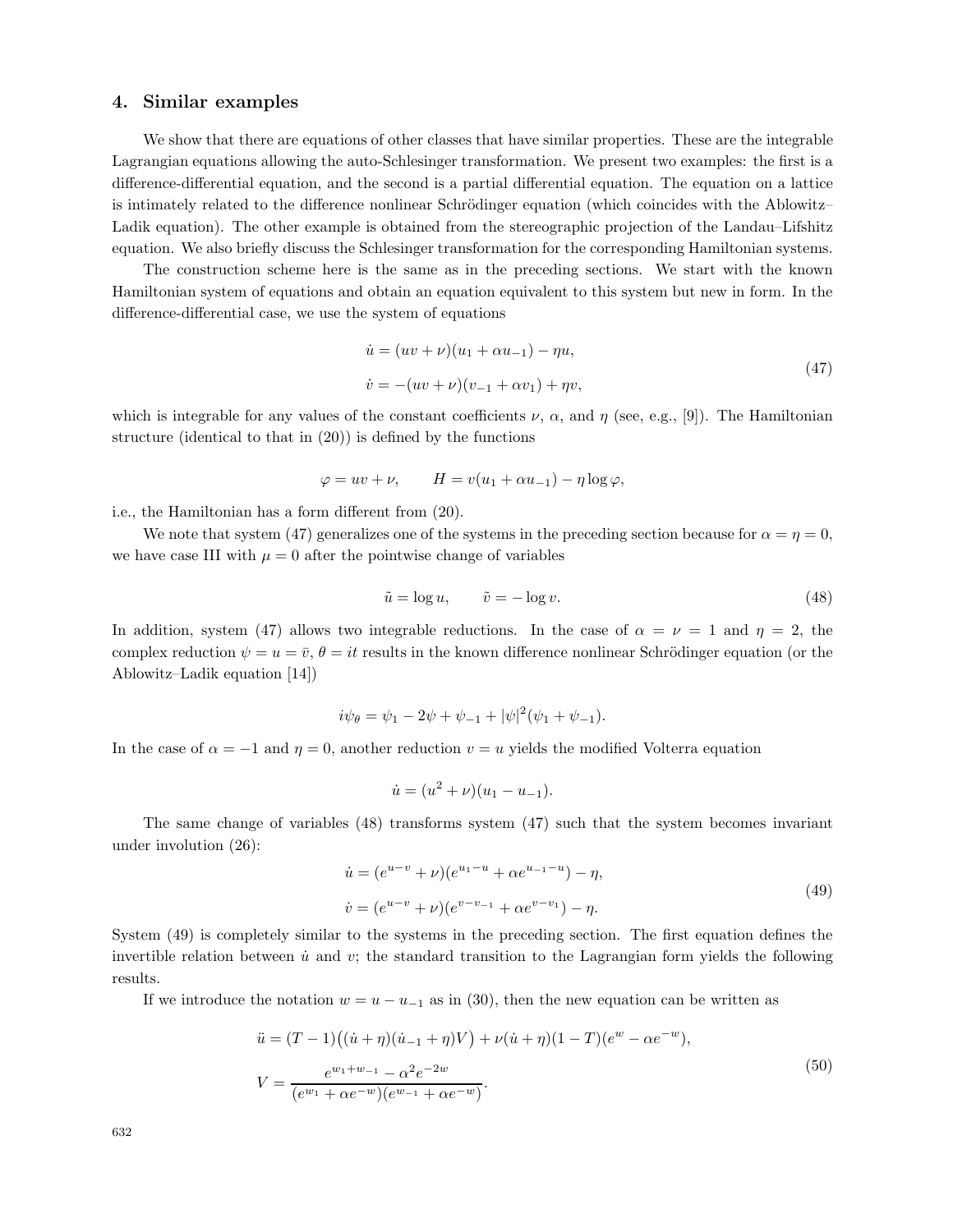The Lagrangian is defined as

$$
L = (\dot{u} + \eta) \log \frac{\dot{u} + \eta}{U} + \nu U, \qquad U = e^{w_1} + \alpha e^{-w}.
$$

In this case, the Euler–Lagrange equation differs from the equation in (12) only in the expression  $\delta L/\delta u =$  $\partial (T + 1 + T^{-1})L/\partial u$  in the right-hand side. We note that the obtained Eq. (50) has the form

$$
\ddot{u} = F(\dot{u}_1, \dot{u}, \dot{u}_{-1}, u_2, u_1, u, u_{-1}, u_{-2})
$$
\n(51)

(compare (8)), and integrable equations of such a form are apparently unknown.

The higher conservation laws and symmetries for Eq. (50) can be obtained from the conservation laws and symmetries of the corresponding system (47) [9]. As an example, we present the formulas for the density of the simplest local conservation law

$$
p = \left(\frac{\dot{u} + \eta}{U} - \nu\right) (c_1 e^{w_1} + c_2 e^{-w}) + c_3 \log \frac{\dot{u} + \eta}{U}
$$

and for the simplest higher symmetry

$$
u_{\tau} = \frac{\dot{u} + \eta}{U} (c_1 e^{w_1} + c_2 e^{-w})
$$

(here,  $c_1$ ,  $c_2$ , and  $c_3$  are arbitrary constants). Finally, we can easily verify that Eq. (50) is invariant under involution (25). As before, this implies that the function  $\tilde{u} = v$  found from system (49) satisfies Eq. (50) along with  $u$ . Therefore, the auto-Schlesinger transformation for the new Eq.  $(50)$  is

$$
\tilde{u} = u - \log\left(\frac{\dot{u} + \eta}{U} - \nu\right). \tag{52}
$$

In the second example, we rely on the known integrable system of equations that looks like

$$
\dot{u} = u_{xx} + \frac{2}{v - u} (u_x^2 + R(u)) + \frac{1}{2} R'(u),
$$
  
\n
$$
\dot{v} = -v_{xx} + \frac{2}{v - u} (v_x^2 + R(v)) - \frac{1}{2} R'(v).
$$
\n(53)

Here,  $d^5R(z)/dz^5 = 0$ , i.e., there are five arbitrary constant coefficients in the system. The stereographic projection of the Landau–Lifshitz equation on a sphere is represented in such a form(see, e.g., [5], [13]).

Superficially, the Hamiltonian structure has the previous form,

$$
\dot{u} = \varphi(u, v) \frac{\delta H}{\delta v}, \qquad \dot{v} = -\varphi(u, v) \frac{\delta H}{\delta u},
$$

but the formal variational derivative is given by

$$
\frac{\delta}{\delta u} = \frac{\partial}{\partial u} - D_x \frac{\partial}{\partial u_x} + D_x^2 \frac{\partial}{\partial u_{xx}} - \dots,
$$

where  $D_x$  is the total derivative with respect to x (the definition for  $\delta/\delta v$  is similar). We represent the coefficient  $\varphi$  and the Hamiltonian H for system (53) in terms of the functions  $\psi$ , S, and Q. Let

$$
\psi = \frac{1}{v - u}, \qquad S = u_x^2 + R(u), \qquad Q = u_{xx} + \frac{1}{2}R'(u). \tag{54}
$$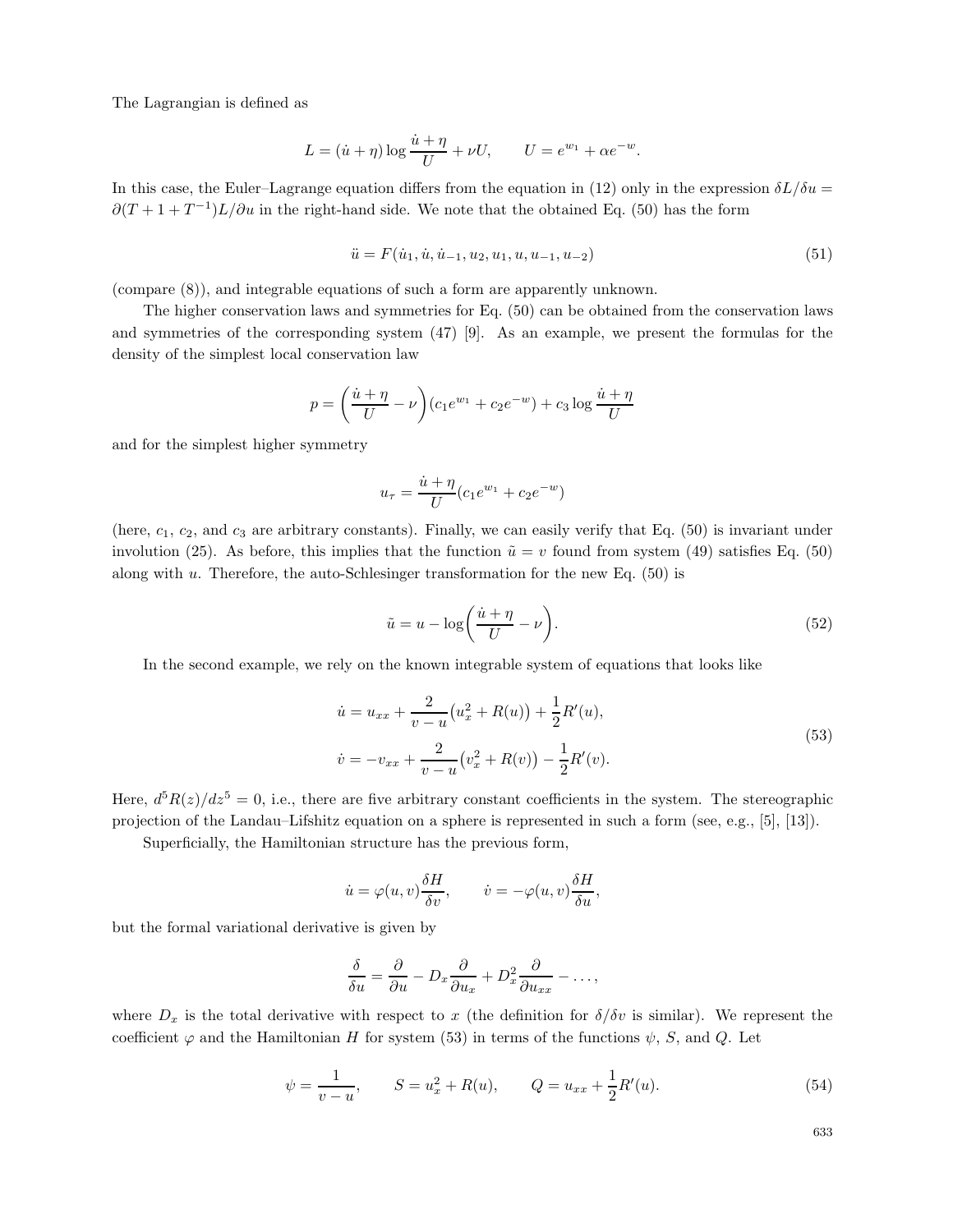Then

$$
\varphi = -\frac{1}{\psi^2}, \qquad H = S\psi^2 + Q\psi + \frac{1}{12}R''(u).
$$

The transition to the Lagrangian equation is again given by the invertible change of variables found fromthe first equation in system(53). The equation itself is cumbersome, and we only present the integrable Lagrangian

$$
L = \frac{1}{S}(\dot{u} - Q)^2 - \frac{1}{3}R''(u). \tag{55}
$$

The explicit formof the equation can be obtained using the standard formula

$$
D_t L_{\dot{u}} = \frac{\delta L}{\delta u} = L_u - D_x L_{u_x} + D_x^2 L_{u_{xx}}.
$$
\n(56)

In this case, the involutions are  $u \leftrightarrow v$ ,  $t \to -t$  for system (53) and  $t \to -t$  for Eq. (55) with (56). Therefore, the formula for  $\tilde{u} = v$  found from (53) again gives the autotransformation for Lagrangian equation (55) with (56):

$$
\tilde{u} = u + \frac{2S}{\dot{u} - Q}.\tag{57}
$$

We present the two densities  $p^{(i)}$  of the local conservation laws  $p_t^{(i)} = q_x^{(i)}$  for the obtained equation (the first of these is the standard one):

$$
p^{(1)} = \dot{u}L_{\dot{u}} - L = \frac{1}{S}(\dot{u}^2 - Q^2) + \frac{1}{3}R''(u), \qquad p^{(2)} = \frac{1}{S}u_x\dot{u}.
$$

Equation (55) with (56) belongs to the class of equations of the form

$$
\ddot{u} = F(\dot{u}, \dot{u}_x, \dot{u}_{xx}, u, u_x, u_{xx}, u_{xxx}, u_{xxxx})
$$
\n
$$
(58)
$$

(as well as the well-known Boussinesq equation) and is seemingly new in form. In the particular case of  $R = 0$  corresponding to the Heisenberg model, the formulas are significantly simplified, and we easily can write the explicit form of the equation:

$$
D_t\left(\frac{\dot{u}}{u_x}\right) = D_x\left(\frac{u_{xxx}}{u_x} + \frac{3}{2}\frac{\dot{u}^2 - u_{xx}^2}{u_x^2}\right),
$$
  

$$
L = \frac{(\dot{u} - u_{xx})^2}{u_x^2}, \qquad \tilde{u} = u + \frac{2u_x^2}{\dot{u} - u_{xx}}.
$$

The Lagrangian equations and the corresponding Hamiltonian systems indicated in this paper are related by invertible changes of variables; therefore, all the autotransformations can be easily extended to the Hamiltonian systems of equations. For example, using the transformation AT:  $(u, \dot{u}) \rightarrow (\tilde{u}, \tilde{u}_t)$  given by (27) (we also can express  $\tilde{u}_t$  in terms of  $u_i$  and  $\dot{u}_i$  by differentiating the formula in (27) with respect to t and using relativistic Toda chain (11)), we pass to the composition Lg ∘ AT ∘ Lg<sup>-1</sup>:  $(u, v) \rightarrow (\tilde{u}, \tilde{v})$  (the map Lg is defined by (19)) and obtain the autotransformation for Hamiltonian system of equations (18):

$$
\tilde{u} = v,
$$
\n $\tilde{v} = \log \frac{e^{v_1} + e^v}{e^{-v} + e^{-v_{-1}}} - u.$ 

Schlesinger transformation (52) is similarly extended from Eq. (50) to the corresponding system (49) and consequently also to the initial Hamiltonian system (47):

$$
\tilde{u} = \frac{1}{v}, \qquad \tilde{v} = (uv + \nu) \frac{v_1 v_{-1}}{v} - \nu v.
$$
\n(59)

This transformation depends on only  $\nu$  but is applicable for any values of the coefficients  $\nu$ ,  $\alpha$ , and  $\eta$  in system (47). The autotransformation for system of equations  $(53)$  is well known (see, e.g., [5], [6]) and is similar to transformation (2) for system (1).